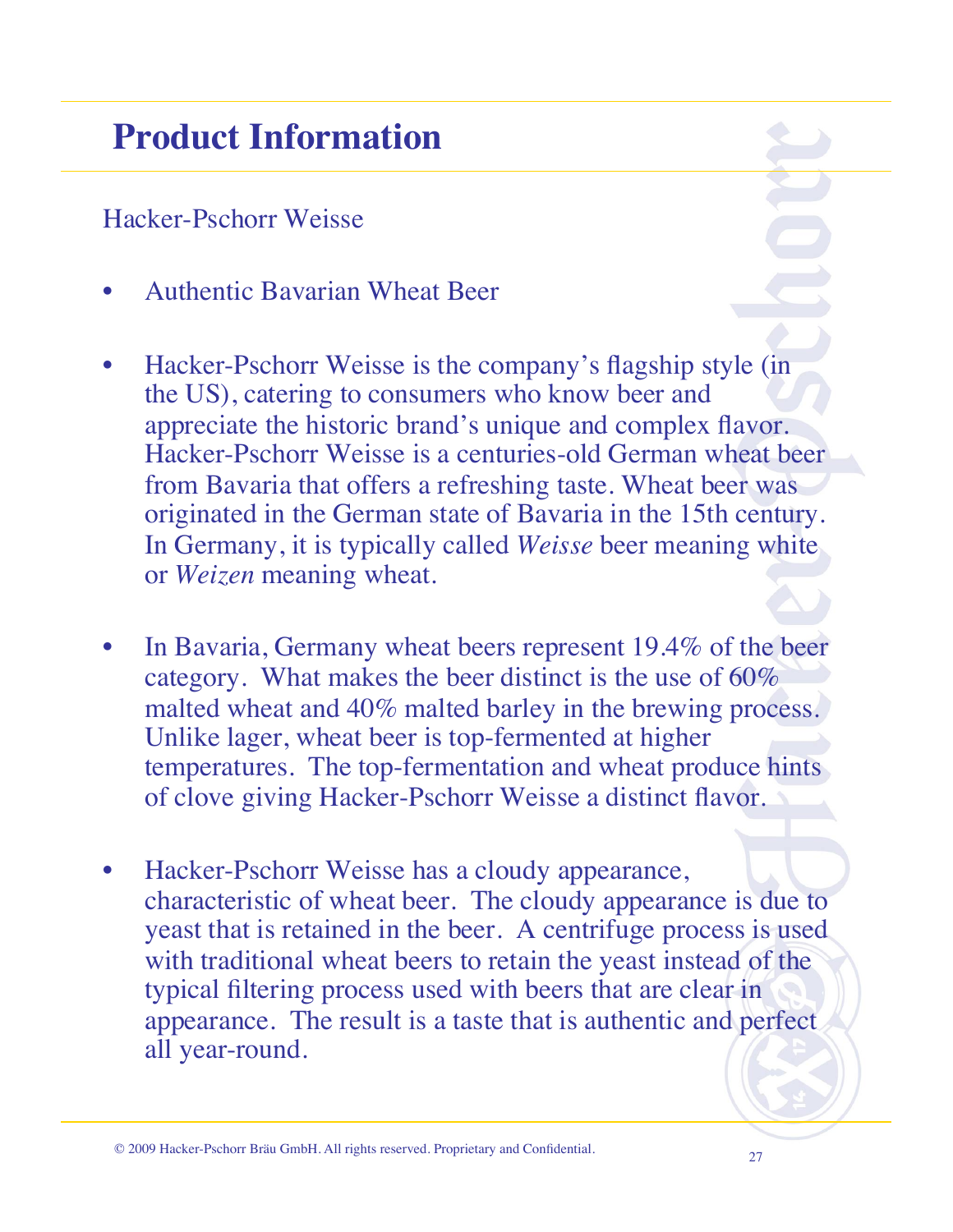### Hacker-Pschorr Weisse

| Ingredients                   | 100% natural. Brewed with pure spring water, Hacker-<br>Pschorr's centuries-old, exclusive yeast strain,<br>Hallertau hops and 60% malted wheat and 40% malted<br>barley. |
|-------------------------------|---------------------------------------------------------------------------------------------------------------------------------------------------------------------------|
| Aroma                         | A clovey nose of sweet malt.                                                                                                                                              |
| Appearance                    | Naturally cloudy, golden color.                                                                                                                                           |
| Color                         | <b>16 EBC</b>                                                                                                                                                             |
| <b>Taste</b>                  | A uniquely crisp, refreshing, smooth malty taste                                                                                                                          |
| <b>Bitterness</b>             | <b>13 EBU</b>                                                                                                                                                             |
| Strength                      | 4.3%<br>5,5 % alcohol by volume;<br>alcohol by weight.                                                                                                                    |
| <b>Original Gravity</b>       | 12,5 %                                                                                                                                                                    |
| Calories (per 12 oz. Serving) | 156                                                                                                                                                                       |
| Carbs (per 12 oz. Serving)    | 9,4                                                                                                                                                                       |
| <b>Lagering Time</b>          | 4 weeks                                                                                                                                                                   |
| <b>Shelf Life</b>             | A maximum of 9 month                                                                                                                                                      |
| Presentation                  | Served in a traditional Weisse glass and usually<br>garnished with a lemon.                                                                                               |
| <b>Ratings</b>                | Beverage Testing Institute – 94 (Expentional)                                                                                                                             |
| Packages                      | 6-pack or 12-pack/12 oz. Long-neck bottles, 20-pack/<br>16.9 oz./0,51 nonreturnable bottles, $20 \times 0.51$ crates<br>returnable bottles, 30L and 50L kegs.             |

<sup>28</sup> © 2009 Hacker-Pschorr Bräu GmbH. All rights reserved. Proprietary and Confidential.

Ŕ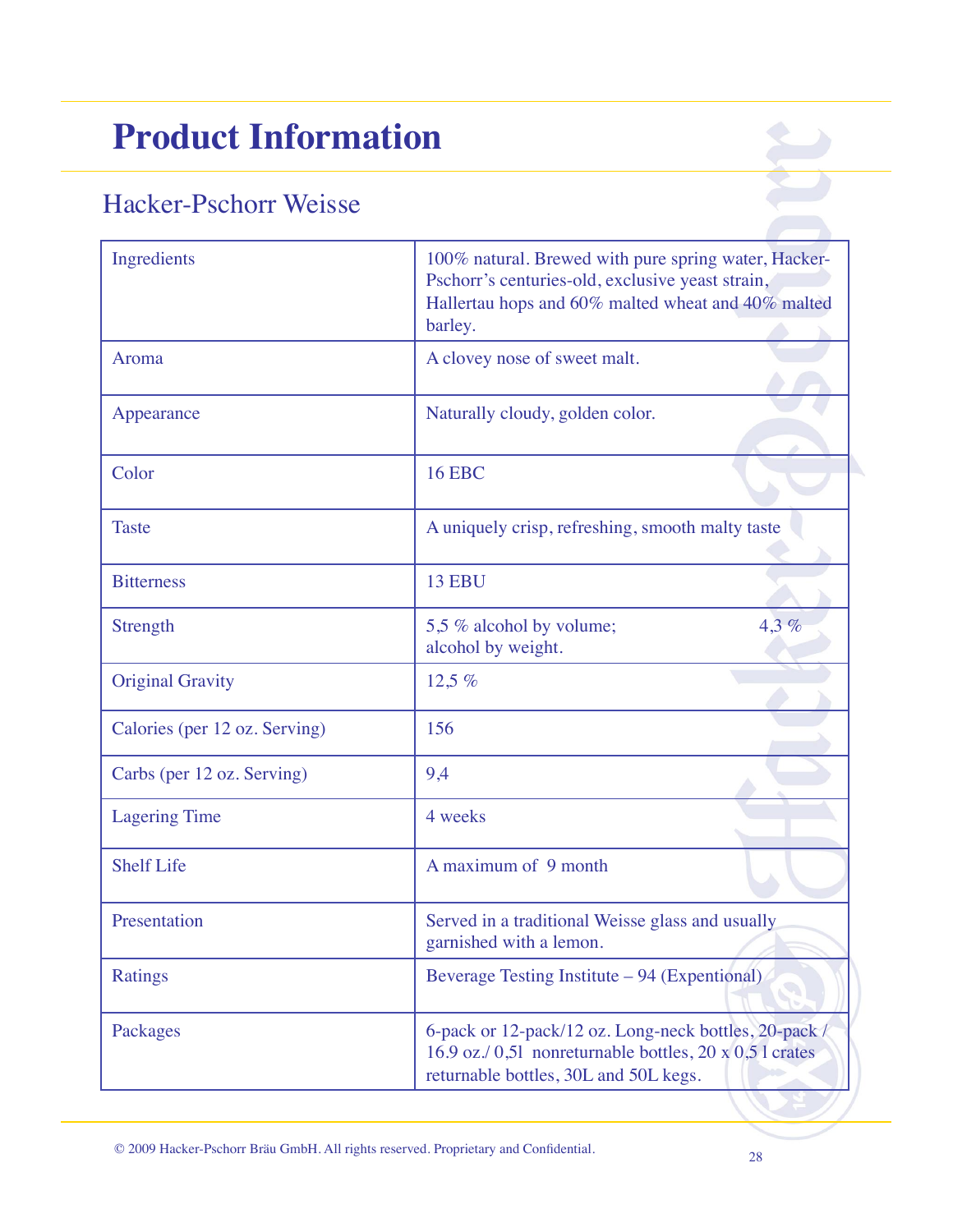Hacker-Pschorr Oktoberfest Märzen

- The History of Oktoberfest and Hacker-Pschorr
- When Ludwig I, the Crown Prince of Bavaria, was to celebrate his wedding in Munich in 1810, he decided it was an occasion for all of Bavaria to celebrate. He commissioned Josef Pschorr, then the brewmaster of the Hacker-Pschorr brewery, among other Munich brewers, to develop special brews to commemorate the occasion. The beer was so good that the party lasted for days and Oktoberfest beer was born.
- Subsequent annual celebrations evolved into the city of Munich's world-famous Oktoberfest, which is attended by over 6 million people each year, who in 2003 consumed over 6 million liters of beer. By Munich law, only the six breweries within the city limits of Munich are invited to serve their beer at Oktoberfest. Hacker-Pschorr is one of the six, as is its sister brand, Paulaner.
- Today's event is held on land donated by Mr. Pschorr!

<sup>34</sup> © 2009 Hacker-Pschorr Bräu GmbH. All rights reserved. Proprietary and Confidential.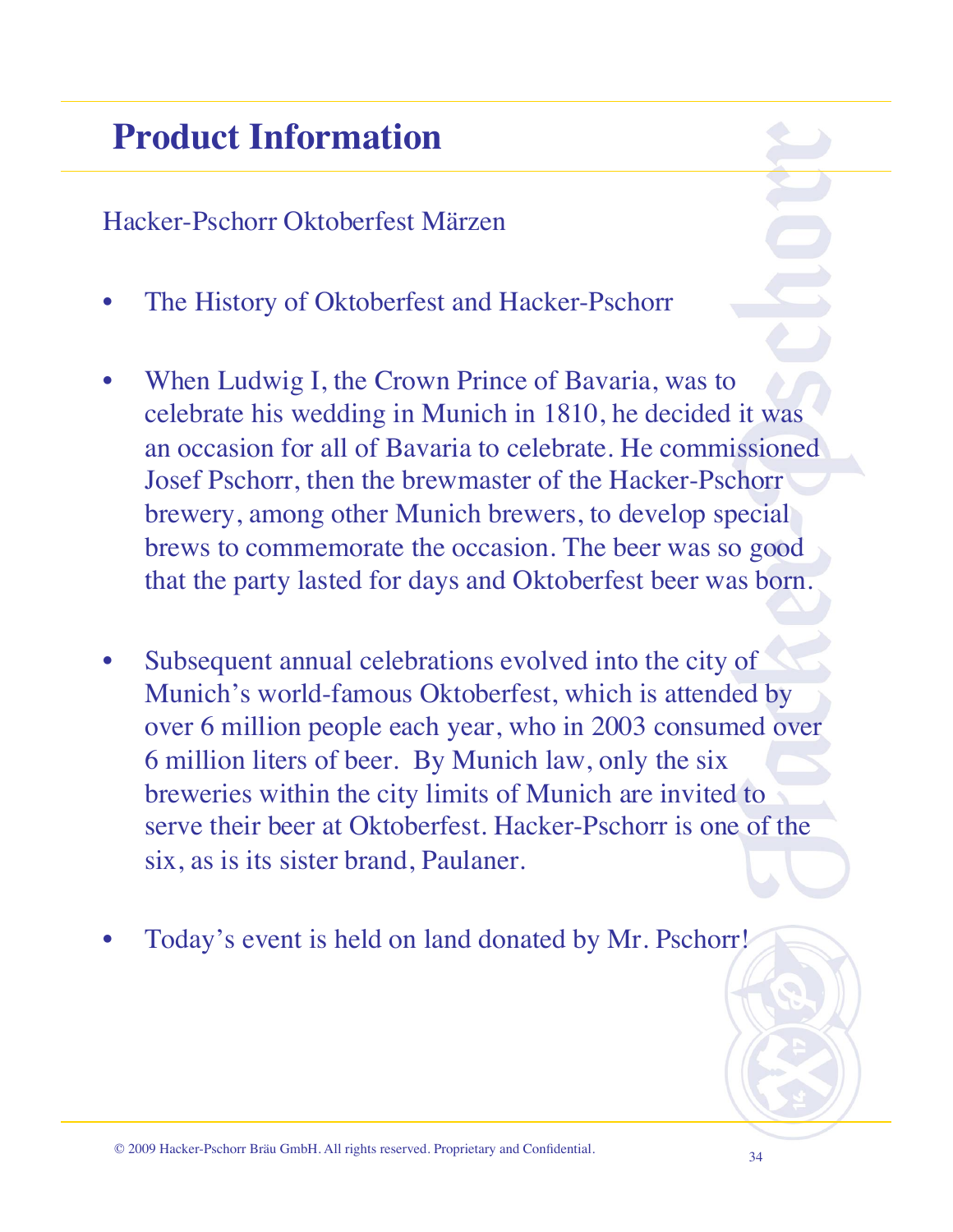### Hacker-Pschorr Original Oktoberfest

| Ingredients                   | 100% natural. Brewed with pure spring water, Hacker-<br>Pschorr's centuries-old, exclusive yeast strain, Hallertau<br>hops and dark- and light-coloured malt from two-row<br>Bavarian summer barley |
|-------------------------------|-----------------------------------------------------------------------------------------------------------------------------------------------------------------------------------------------------|
| Aroma                         | A caramelized barley, sweet, malty nose.                                                                                                                                                            |
| Appearance                    | A classic Bavarian Märzen style, clear, with a rich<br>amber color.                                                                                                                                 |
| Color                         | <b>10 EBC</b>                                                                                                                                                                                       |
| <b>Taste</b>                  | Full-bodied, flavorful, with a rich creamy head.                                                                                                                                                    |
| <b>Bitterness</b>             | <b>28 EBU</b>                                                                                                                                                                                       |
| Strength                      | 6.8 % alcohol by volume;<br>4.6 % alcohol by weight.                                                                                                                                                |
| <b>Original Gravity</b>       | 13.7 $%$                                                                                                                                                                                            |
| Calories (per 12 oz. Serving) | 185                                                                                                                                                                                                 |
| <b>Lagering Time</b>          | 15 weeks                                                                                                                                                                                            |
| <b>Shelf Life</b>             | A maximum of 12 month                                                                                                                                                                               |
| Presentation                  | Typically served in a one-liter dimple mug ore clay<br>stone stein.                                                                                                                                 |
| <b>Ratings</b>                | Beverage Testing Institute – 89 (Highly Recommended)                                                                                                                                                |
| Packages                      | 6-pack or 12-pack/12 oz. Long-neck bottles, 20-pack /<br>16.9 oz. bottles and 50L kegs (the kegs are available<br>seasonally).                                                                      |

<sup>35</sup> © 2009 Hacker-Pschorr Bräu GmbH. All rights reserved. Proprietary and Confidential.

 $\sum$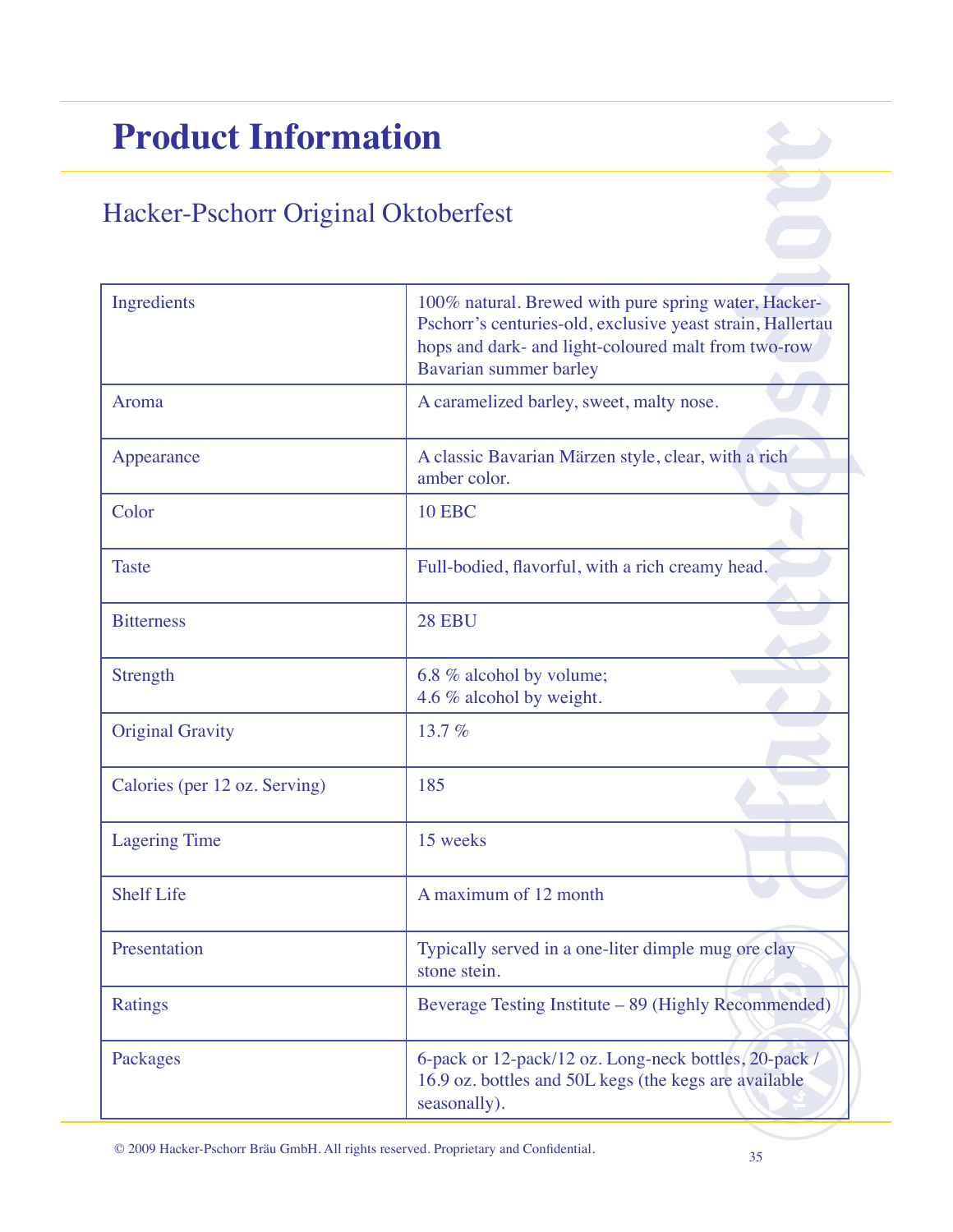### Hacker-Pschorr Munich Gold

In Germany, there are provinces or states like in the most countries of the world. Munich is the capital city of the province of Bavaria, which is sometimes called "The Cradle of the Art of Brewing." In Bavaria, where beer is an art form to some and a religion to the rest, Hacker-Pschorr Munich Gold is recognized as the benchmark of the lager style.

The Hacker-Pschorr Brewery is known as Bavaria's Heaven – "*Himmel der Bayern."* Hacker-Pschorr's Munich Gold represents the real thing from one of the oldest breweries in Munich. Germany is a hotbed of the brewing industry worldwide to this day, with just over 1,200 breweries in Germany, and 800 in Bavaria alone — more than any other country in the world.

1893 – Munich Gold was the first light-beer brewed in Munich.



<sup>37</sup> © 2009 Hacker-Pschorr Bräu GmbH. All rights reserved. Proprietary and Confidential.